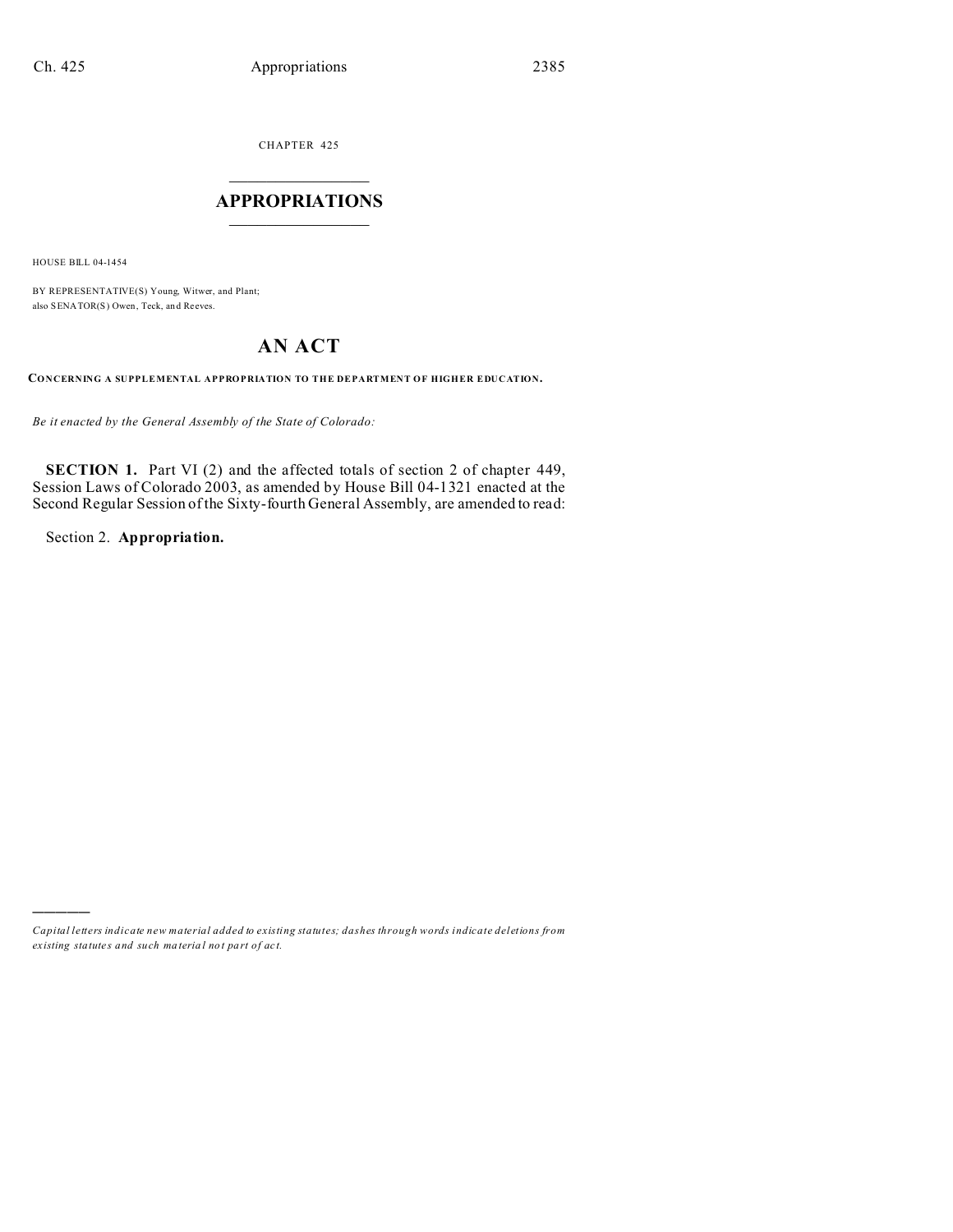| Ch. 425                                                                                                                                                                                                                                                                         | Appropriations            |            |                                       |                                                |                            |                                       |                         |
|---------------------------------------------------------------------------------------------------------------------------------------------------------------------------------------------------------------------------------------------------------------------------------|---------------------------|------------|---------------------------------------|------------------------------------------------|----------------------------|---------------------------------------|-------------------------|
|                                                                                                                                                                                                                                                                                 |                           |            | <b>APPROPRIATION FROM</b>             |                                                |                            |                                       |                         |
|                                                                                                                                                                                                                                                                                 | ITEM &<br><b>SUBTOTAL</b> | TOTAL      | GENERAL<br><b>FUND</b>                | <b>GENERAL</b><br><b>FUND</b><br><b>EXEMPT</b> | CASH<br><b>FUNDS</b>       | CASH<br><b>FUNDS</b><br><b>EXEMPT</b> | FEDERAL<br><b>FUNDS</b> |
|                                                                                                                                                                                                                                                                                 | \$                        | \$         | \$                                    | \$                                             | \$                         | \$                                    | \$                      |
|                                                                                                                                                                                                                                                                                 |                           |            | <b>PART VI</b>                        |                                                |                            |                                       |                         |
|                                                                                                                                                                                                                                                                                 |                           |            | <b>DEPARTMENT OF HIGHER EDUCATION</b> |                                                |                            |                                       |                         |
| (2) COLORADO COMMISSION ON HIGHER EDUCATION <sup>45, 46, 47</sup>                                                                                                                                                                                                               |                           |            |                                       |                                                |                            |                                       |                         |
| (A) Administration                                                                                                                                                                                                                                                              | 2,097,377                 |            |                                       |                                                | $168,025($ T) <sup>*</sup> | 1.929.352(T)                          |                         |
|                                                                                                                                                                                                                                                                                 | 2,262,048                 |            |                                       |                                                | $174,922(T)^{a}$           | $2,087,126(T)$ <sup>b</sup>           |                         |
|                                                                                                                                                                                                                                                                                 |                           |            |                                       |                                                |                            | $(28.9$ FTE)                          |                         |
| a This amount shall be from statewide and departmental indirect cost recoveries paid by the Colorado Student Loan Program and the Colorado Student Obligation Bond<br>Authority.<br><sup>b</sup> This amount shall be from statewide and departmental indirect cost recoveries. |                           |            |                                       |                                                |                            |                                       |                         |
|                                                                                                                                                                                                                                                                                 |                           | 31,991,880 |                                       |                                                |                            |                                       |                         |
|                                                                                                                                                                                                                                                                                 |                           | 32,156,551 |                                       |                                                |                            |                                       |                         |
| <b>TOTALS PART VI</b>                                                                                                                                                                                                                                                           |                           |            |                                       |                                                |                            |                                       |                         |

| $(HIGHER EDUCATION)^{2,3}$ | <del>\$1,655,955,107</del> | \$591,494,257 | <del>\$959,429,847</del> * | \$85,728,705°             | \$19,302,298 |
|----------------------------|----------------------------|---------------|----------------------------|---------------------------|--------------|
|                            | \$1,656,119,778            |               | \$959,436,744 <sup>a</sup> | \$85,886,479 <sup>a</sup> |              |

<sup>a</sup> Of these amounts,  $\frac{647,940,055}{848,104,726}$  contains a (T) notation and \$2,000,000 contains an (L) notation.